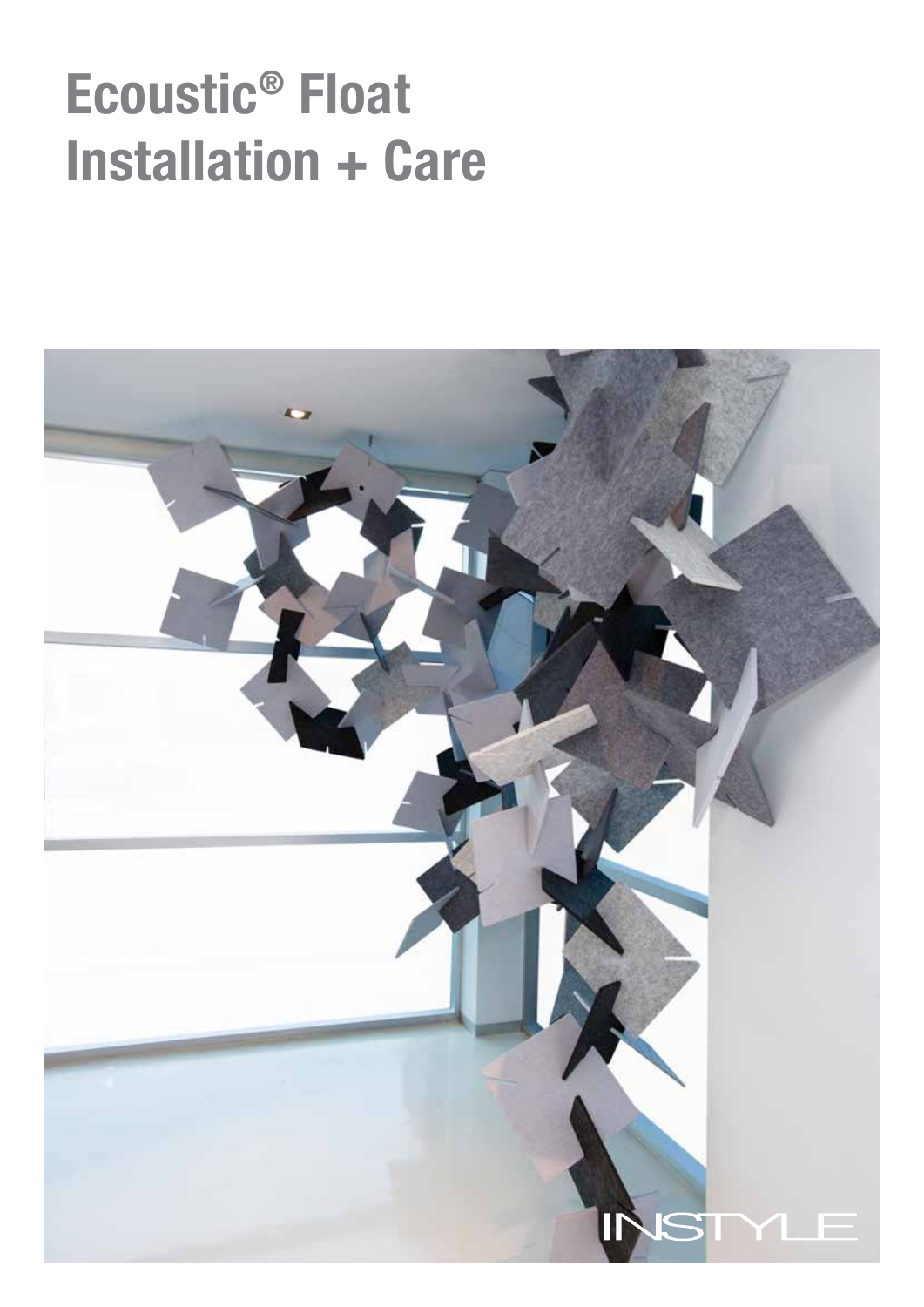# **Components**

# SUPPLIED IN EACH BOX





Sold in boxes of 15 pieces per colour



FLOAT DRILLING TEMPLATE To position central drilling hole for panel suspension







# FLOAT ESCUTCHEONS

To cover panel suspension holes from both sides of suspension panels

6 escutcheons per box (to cover 3 suspension panel holes)

SUSPENSION CABLE SET 3 cable sets per box

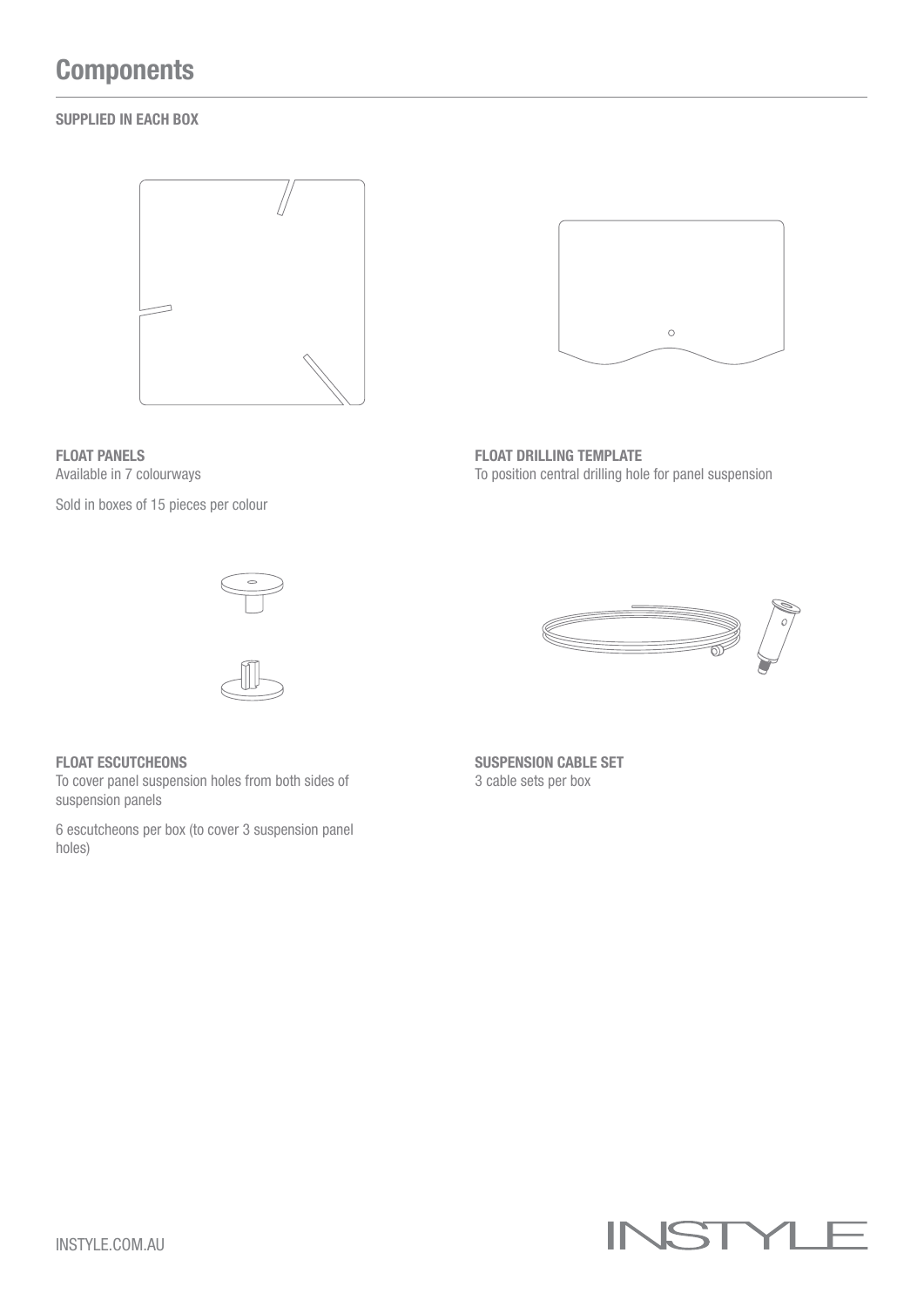# ASSEMBLY INSTRUCTIONS

#### Step 1

Determine the number and position of pieces to be used to suspend your Float design

#### Step 2

Select the pieces that require suspension and drill an 8mm (5/16") diameter centre hole in each suspension panel using the template provided to mark panel centre point. Only pieces that need suspension cables should be drilled

#### Step 3

Adjoin pieces to create your Float design via any of the slots within each piece

Important: Adhesive may be necessary for large installations



# Step 4

Position escutcheons within face surfaces of each drilled Float piece for suspension

# Step 5

Thread cables provided through escutcheons

### Step 6 Secure cable supports to intended building surface (eg. internal ceiling) via suitable fasteners



#### Step 7

Adjust cables to desired length via squeeze clutch within cable support and cut/remove excess cable